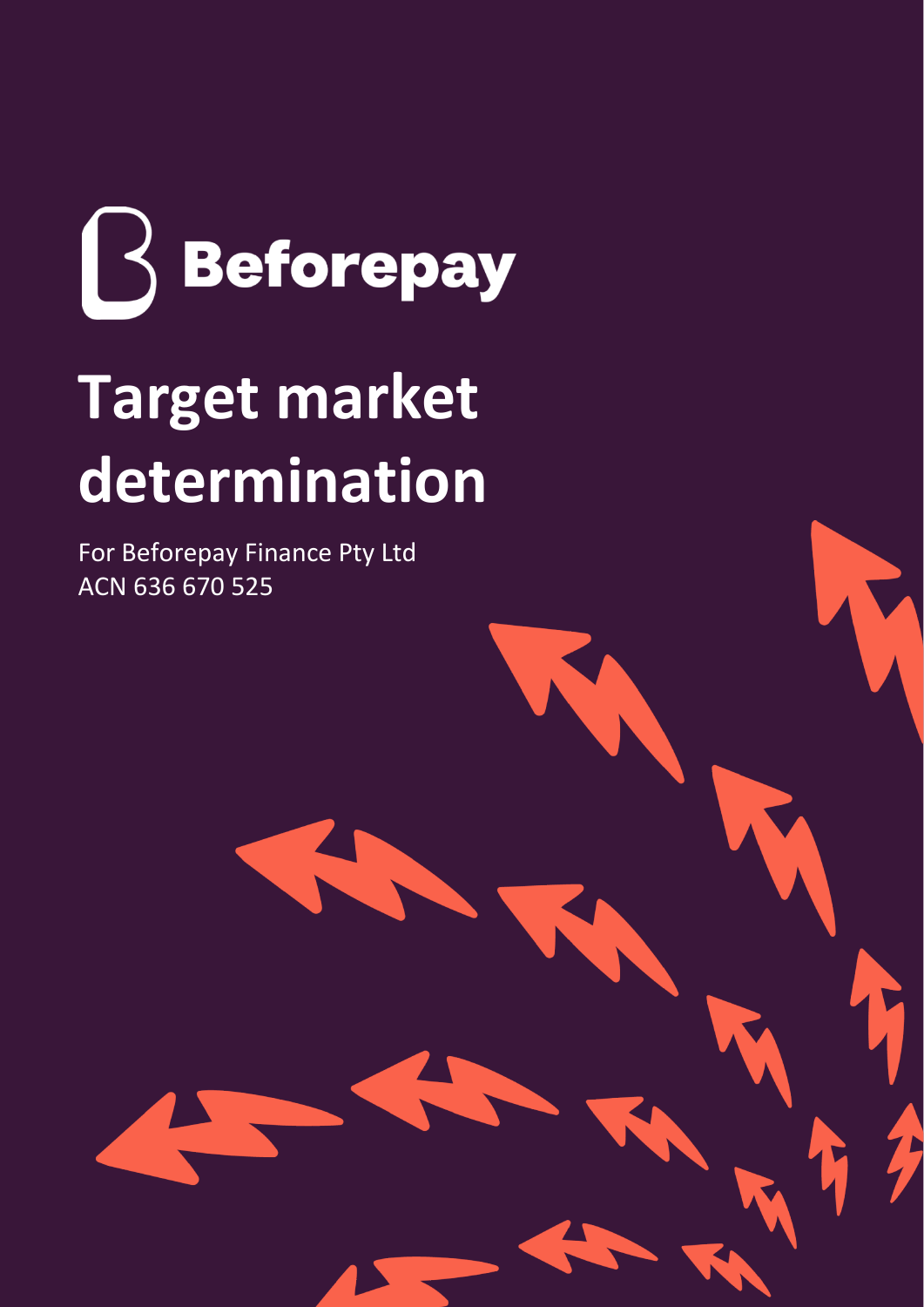### **Beforepay**

### Target market determination

#### **1. About this document**

The purpose of this Target Market Determination ("TMD") is to offer consumers, distributors and staff an understanding of the class of consumers for which this product has been designed, having regard to the objectives, financial situation, and needs of the target market.

This TMD is not to be treated as the entire set of product terms and conditions and is not intended to provide financial advice. Consumers should refer to the product Terms of Service and supplementary documents which outline the terms and conditions under the product when making a decision about this product.

#### **Terms of Service to which this Target Market Determination applies**

This TMD applies to the short term credit product ("Beforepay pay advance") offered by Beforepay Finance Pty Ltd. The Beforepay pay advance is governed by the following terms and conditions:

- Beforepay Finance Pty Ltd Terms of Service; and
- Beforepay Finance Pty Ltd Pay Advance Agreement.

#### **Date from which this target market determination is effective**

 $\bullet$  2 June 2022

#### **2. Class of consumers that fall within this target market**

The information below summarises the overall class of consumers that fall within the target market for the Beforepay pay advance based on the product's key attributes and the objectives, financial situation and needs of consumers that it has been designed to meet.

The Beforepay pay advance has been designed for consumers whose likely objectives, financial situation and needs (as listed below) are aligned with the product (including the key attributes).

The Beforepay pay advance has been designed for individuals who:

- Are an Australian resident and receive their income paid into an Australian bank account.
- Earn at least \$300 income per week through employment, and 50 per cent or more of their income is paid by an employer.
- Are 18 years of age or older.
- Are not experiencing financial hardship.
- Are seeking a low cost, fixed fee, short-term credit product that is not revolving.
- Need on-demand access to a portion of their pay in advance in order to resolve a temporary financial need, such as life events, medical expenses, paying rent and bills, shopping, travel, entertainment, and vehicle expenses.
- Need to manage the timing of personal finances, including unexpected expenses and/or expenses beyond the affordability of their pay cycle.

#### **Product description**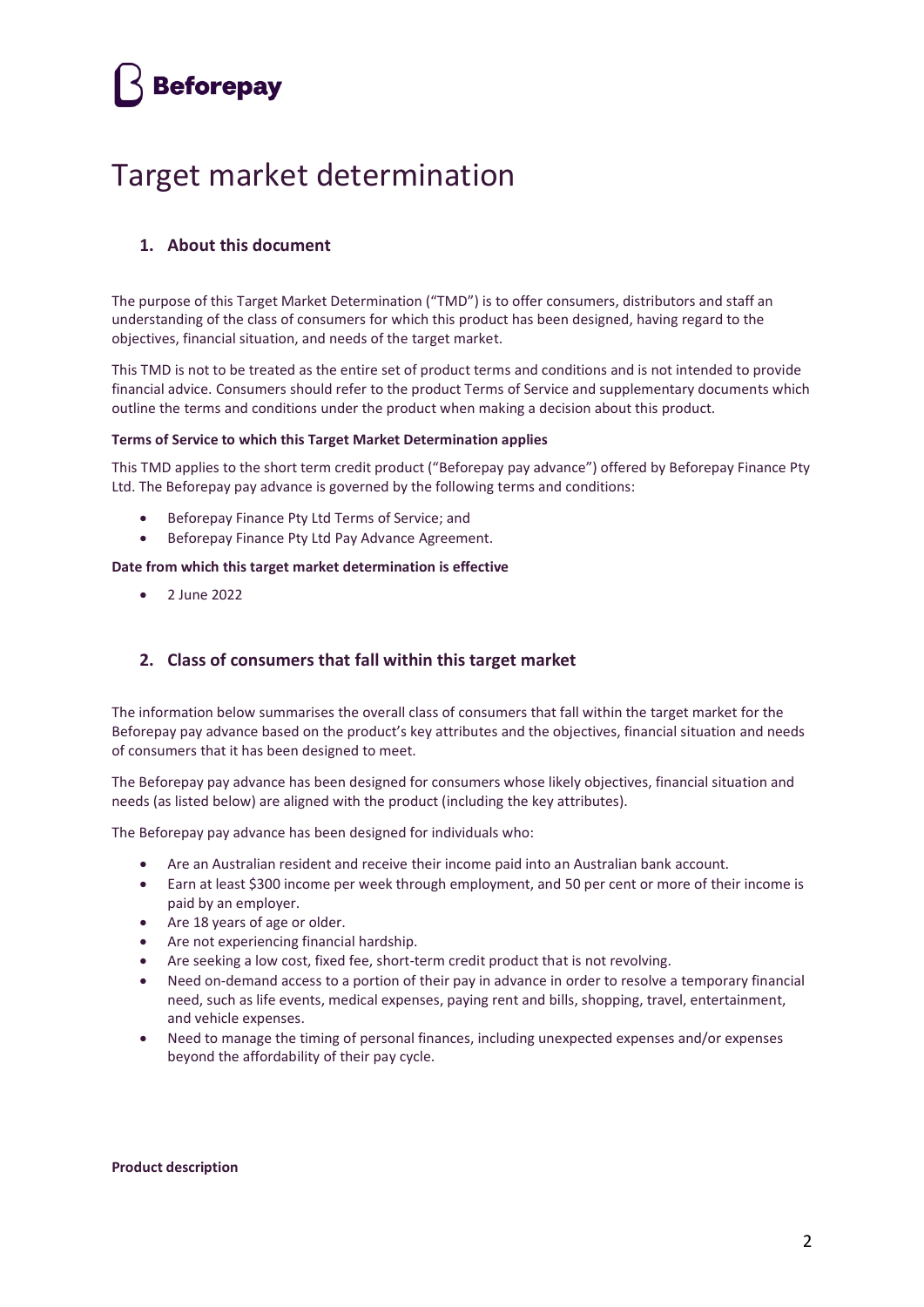## Beforepay

The Beforepay pay advance is a fixed cost short-term credit product that allows consumers to access a portion of their pay in advance on-demand via the Beforepay mobile or web-based app, with a one-off, fixed 5% transaction fee, and with no interest or late fees. The term of the Beforepay pay advance will typically be aligned to a consumer's pay cycle, which may be weekly, fortnightly or monthly. Beforepay's pay advance must be fully repaid within 62 days.

#### **Key Eligibility Requirements**

To be eligible for a Beforepay pay advance, new consumers must meet the following eligibility requirements:

- Be 18 years or older and an Australian resident;
- Have a driver's licence, passport or Medicare card (or otherwise meet the 100 points identification criteria);
- Be employed and earn at least \$300 income per week. Employment may include self-employment, provided that the applicant is an individual and all other eligibility criteria is met; and
- Have 50 percent or more of their income paid by an employer.

#### **Key Product Attributes**

The Beforepay pay advance has the following key attributes:

- Consumers who are approved for a Beforepay pay advance can access a maximum of \$2000 pay advance per pay cycle, depending on their net income, spending and repayment behaviour;
- Beforepay charges the consumer a fixed transaction fee of 5 percent of the amount of credit extended. Beforepay does not charge the consumer any interest or other fees;
- Consumers repay the Beforepay pay advance in one to four installments which are typically aligned with the consumer's pay cycle as detected by Beforepay's system (weekly, fortnightly or monthly). In certain circumstances, consumers may request repayment dates that are not aligned with their pay cycle. Consumers authorise Beforepay to direct debit the repayment amount on the nominated repayment date(s);
- Consumers typically have the ability to defer repayments for one cycle only to manage unforeseen circumstances. Additional deferment requests will be managed in accordance with Beforepay's Hardship Policy;
- The term of the Beforepay pay advance is specified in the loan agreement up to a maximum of 62 days. Under no circumstances can the term of the Beforepay pay advance exceed 62 days;
- Beforepay does not offer revolving credit facilities and each Beforepay pay advance must be fully settled prior to a new application being accepted;
- An existing consumer who wishes to apply for an additional loan may only do so if they have successfully repaid all prior loans. An existing consumer that was previously in default under the loan but has now cured their loan in full may apply for a new loan;

#### **Objectives, financial situation, and needs**

The Beforepay pay advance has been designed for individuals:

- Who meet the eligibility requirements listed above at the time of first use of the product;
- Who have the objective of obtaining a low cost, fixed fee, short-term credit product that is not revolving;
- Who need on-demand access to a portion of their pay in advance in order to resolve a temporary financial need or manage the timing of personal finances;
- Who are able to repay the principal balance of the Beforepay pay advance;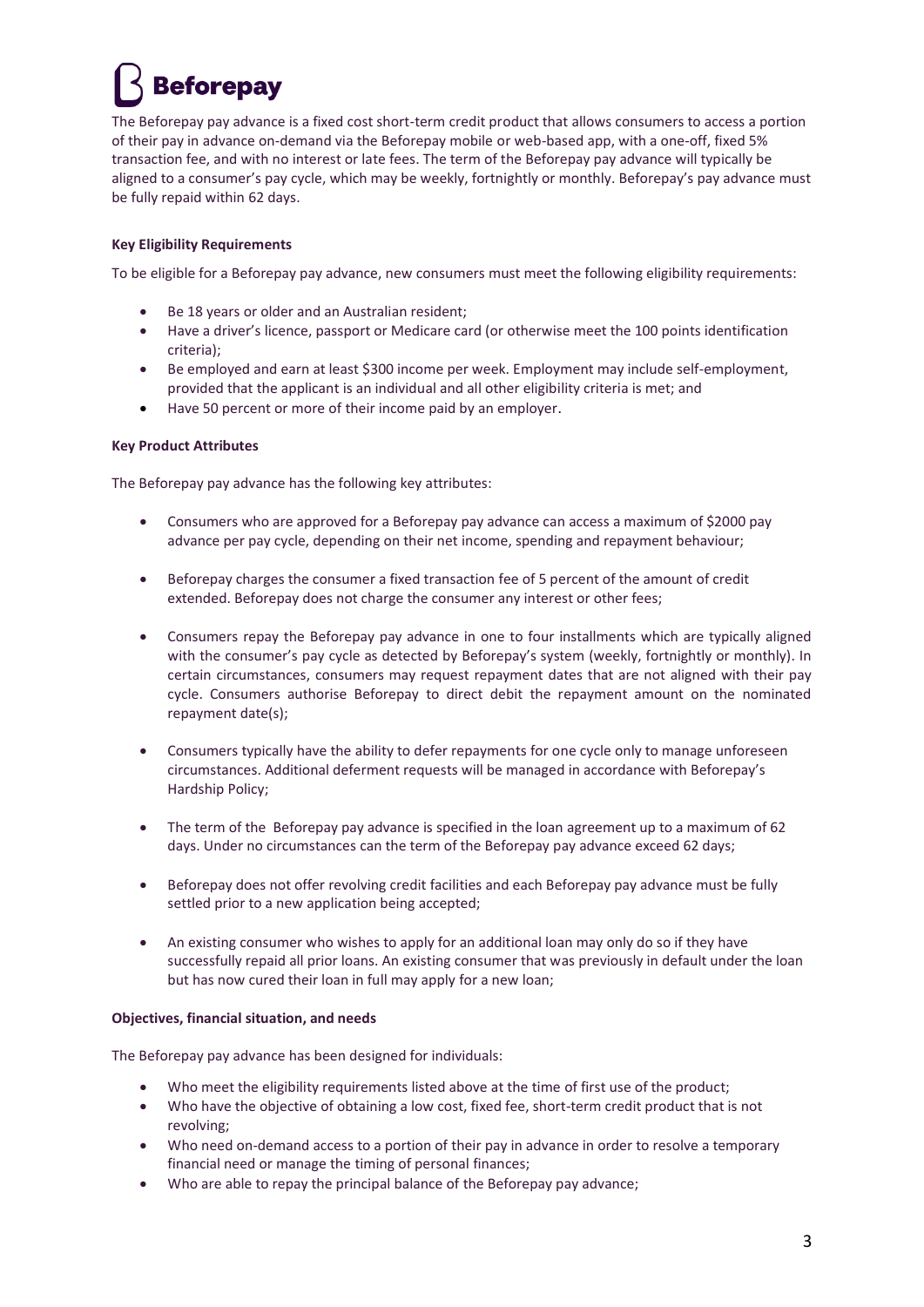### **Beforepay**

Who are able to pay the 5% transaction fee.

#### **Consistency between target market and the product**

Beforepay has assessed and tested the Beforepay pay advance and formed the view that the product is consistent with the target market on the basis that:

- The eligibility criteria of the Beforepay pay advance have been specifically developed to align with the characteristics of the target market. Consumers who do not meet the eligibility criteria are unable to access the Beforepay pay advance; and
- The key attributes of the Beforepay pay advance have been specifically designed to meet the likely objectives, financial situation and needs of consumers in the target market described above.

#### **Excluded class of consumers**

This product has not been designed for individuals who at the time of first application:

- Are under 18 years of age;
- Are non-Australian residents;
- Do not earn at least 50% of their income from employment. Employment may include selfemployment provided that the applicant is an individual and all other eligibility criteria is met.
- Who do not have a regular income (at least two income payments from an employer within the last period) from an employer;
- Are seeking sums above \$2000, revolving, or longer term finance.

#### **3. How this product is to be distributed**

#### **Distribution channels**

This product is designed to be distributed through digital means via a mobile and web-based application, with marketing and advertising conducted via partnerships, sponsorships, referrals, social media and other online and offline marketing channels.

#### **Distribution conditions**

This product should only be distributed under the following circumstances:

- To individuals who meet the eligibility requirements described above at the time of first application;
- To individuals that have the financial capacity to repay the principal balance of the Beforepay pay advance;
- To individuals who are able to pay the fixed 5% transaction fee; and
- To individuals who are approved for Beforepay's pay advance in accordance with Beforepay's internal policies and procedures and applicable laws and regulations.

#### **Adequacy of distribution conditions and restrictions**

Beforepay has assessed the adequacy of the distribution conditions and restrictions of the Beforepay pay advance and formed the view that they are appropriate for the following reasons:

• The Beforepay pay advance is distributed through digital means to allow Beforepay to meet the consumer need of on-demand access to a portion of their pay in advance. Digital technology, including mobile and web-based applications, are primary product access points for Australian consumers, and a primary method through which Australian consumers manage their finances; and